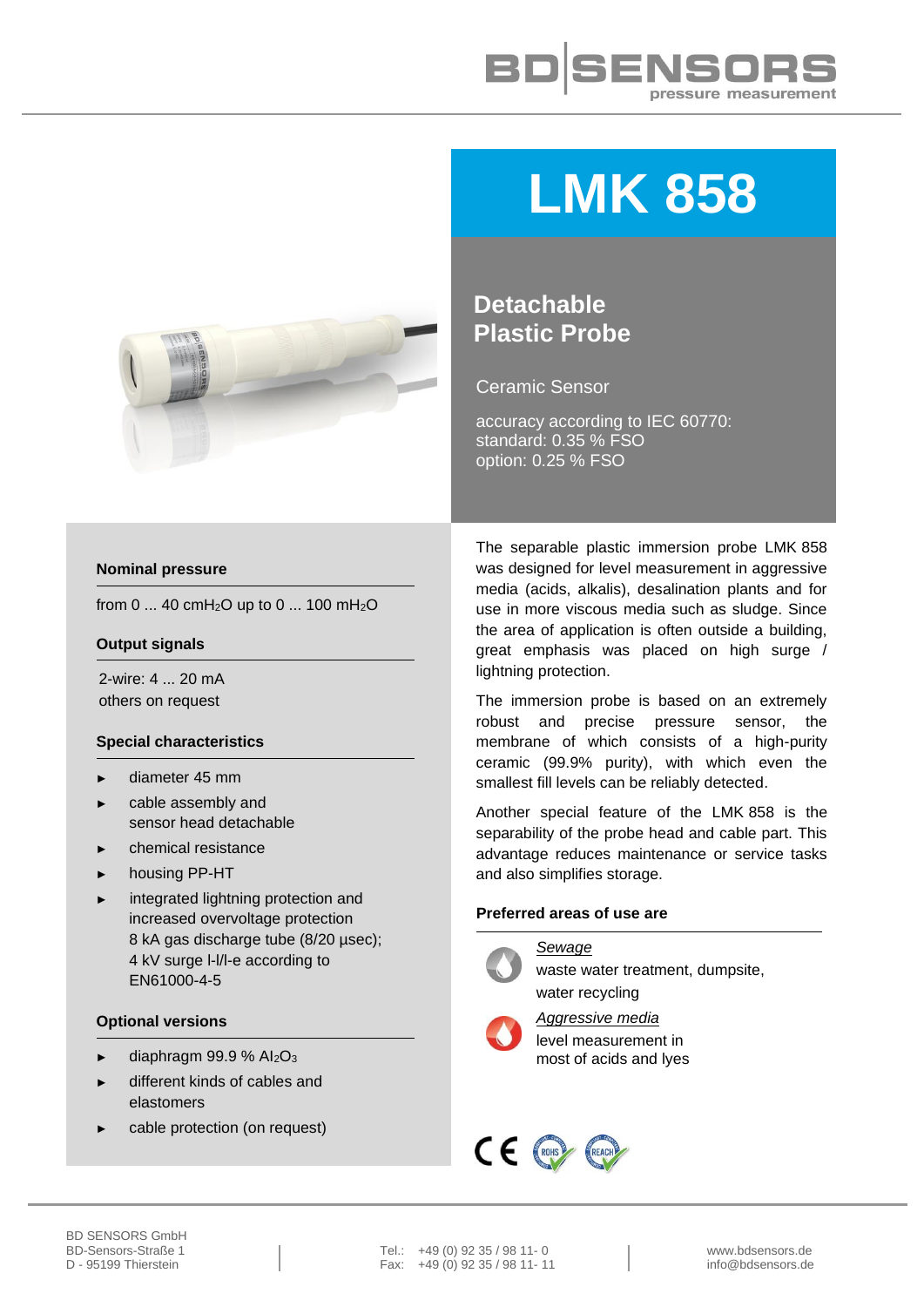| Input pressure range                                                                                                                     |                                                                                                                                                                                                                                    |                                                                                                                                                      |     |                       |                                                                                          |          |     |                   |     |            |            |                           |     |  |  |
|------------------------------------------------------------------------------------------------------------------------------------------|------------------------------------------------------------------------------------------------------------------------------------------------------------------------------------------------------------------------------------|------------------------------------------------------------------------------------------------------------------------------------------------------|-----|-----------------------|------------------------------------------------------------------------------------------|----------|-----|-------------------|-----|------------|------------|---------------------------|-----|--|--|
| Nominal pressure gauge<br>[bar]                                                                                                          | 0.04                                                                                                                                                                                                                               | 0.06                                                                                                                                                 | 0.1 | 0.16                  | 0.25                                                                                     | 0.4      | 0.6 | 1                 | 1.6 | 2.5        | 4          | 6                         | 10  |  |  |
| Level<br>[mH <sub>2</sub> O]                                                                                                             | 0.4                                                                                                                                                                                                                                | 0.6                                                                                                                                                  | 1   | 1.6                   | 2.5                                                                                      | 4        | 6   | 10                | 16  | 25         | 40         | 60                        | 100 |  |  |
| Overpressure<br>[bar]                                                                                                                    | 2                                                                                                                                                                                                                                  | 2                                                                                                                                                    | 4   | 4                     | 6                                                                                        | 6        | 8   | 8                 | 15  | 25         | 25         | 35                        | 35  |  |  |
| Max. ambient pressure (housing): 10 bar                                                                                                  |                                                                                                                                                                                                                                    |                                                                                                                                                      |     |                       |                                                                                          |          |     |                   |     |            |            |                           |     |  |  |
|                                                                                                                                          |                                                                                                                                                                                                                                    |                                                                                                                                                      |     |                       |                                                                                          |          |     |                   |     |            |            |                           |     |  |  |
| <b>Output signal / Supply</b>                                                                                                            |                                                                                                                                                                                                                                    |                                                                                                                                                      |     |                       |                                                                                          |          |     |                   |     |            |            |                           |     |  |  |
| 2-wire                                                                                                                                   | 4  20 mA / $V_s = 9$ 32 $V_{DC}$<br>others on request                                                                                                                                                                              |                                                                                                                                                      |     |                       |                                                                                          |          |     |                   |     |            |            |                           |     |  |  |
| Performance                                                                                                                              | Accuracy <sup>1</sup><br>standard: $\leq \pm 0.35$ % FSO<br>option: $\leq \pm 0.25$ % FSO                                                                                                                                          |                                                                                                                                                      |     |                       |                                                                                          |          |     |                   |     |            |            |                           |     |  |  |
|                                                                                                                                          |                                                                                                                                                                                                                                    |                                                                                                                                                      |     |                       |                                                                                          |          |     |                   |     |            |            |                           |     |  |  |
| Permissible load<br>Influence effects                                                                                                    |                                                                                                                                                                                                                                    | $R_{\text{max}} = [(V_{\text{S}} - V_{\text{S min}}) / 0.02 \text{ A}] \Omega$<br>supply: 0.05 % FSO / 10 V<br>load: $0.05\%$ FSO / k $\Omega$       |     |                       |                                                                                          |          |     |                   |     |            |            |                           |     |  |  |
|                                                                                                                                          |                                                                                                                                                                                                                                    | $\leq \pm 0.1$ % FSO / year at reference conditions                                                                                                  |     |                       |                                                                                          |          |     |                   |     |            |            |                           |     |  |  |
| Long term stability                                                                                                                      |                                                                                                                                                                                                                                    |                                                                                                                                                      |     |                       |                                                                                          |          |     |                   |     |            |            |                           |     |  |  |
| Turn-on time                                                                                                                             |                                                                                                                                                                                                                                    | 700 msec                                                                                                                                             |     |                       |                                                                                          |          |     |                   |     |            |            |                           |     |  |  |
| Mean response time                                                                                                                       |                                                                                                                                                                                                                                    | $< 200$ msec<br>measuring rate 5/sec                                                                                                                 |     |                       |                                                                                          |          |     |                   |     |            |            |                           |     |  |  |
| Max. response time                                                                                                                       |                                                                                                                                                                                                                                    | 380 msec                                                                                                                                             |     |                       |                                                                                          |          |     |                   |     |            |            |                           |     |  |  |
| accuracy according to IEC 60770 - limit point adjustment (non-linearity, hysteresis, repeatability)<br>Thermal effects (offset and span) |                                                                                                                                                                                                                                    |                                                                                                                                                      |     |                       |                                                                                          |          |     |                   |     |            |            |                           |     |  |  |
| Tolerance band                                                                                                                           | $\leq$ ± 1 % FSO                                                                                                                                                                                                                   |                                                                                                                                                      |     |                       |                                                                                          |          |     |                   |     |            |            |                           |     |  |  |
| In compensated range                                                                                                                     | $-2080^{\circ}$ C                                                                                                                                                                                                                  |                                                                                                                                                      |     |                       |                                                                                          |          |     |                   |     |            |            |                           |     |  |  |
| <b>Permissible temperatures</b>                                                                                                          |                                                                                                                                                                                                                                    |                                                                                                                                                      |     |                       |                                                                                          |          |     |                   |     |            |            |                           |     |  |  |
|                                                                                                                                          |                                                                                                                                                                                                                                    |                                                                                                                                                      |     |                       |                                                                                          |          |     |                   |     |            |            |                           |     |  |  |
| Permissible temperatures<br>medium / electronic / environment / storage: -25  80 °C                                                      |                                                                                                                                                                                                                                    |                                                                                                                                                      |     |                       |                                                                                          |          |     |                   |     |            |            |                           |     |  |  |
| Electrical protection <sup>2</sup>                                                                                                       |                                                                                                                                                                                                                                    |                                                                                                                                                      |     |                       |                                                                                          |          |     |                   |     |            |            |                           |     |  |  |
| Short-circuit protection<br>Reverse polarity protection                                                                                  |                                                                                                                                                                                                                                    | permanent                                                                                                                                            |     |                       |                                                                                          |          |     |                   |     |            |            |                           |     |  |  |
|                                                                                                                                          |                                                                                                                                                                                                                                    | no damage, but also no function                                                                                                                      |     |                       |                                                                                          |          |     |                   |     |            |            |                           |     |  |  |
|                                                                                                                                          | Electromagnetic compatibility<br>emission and immunity according to EN 61326<br><sup>2</sup> additional external overvoltage protection unit in terminal box KL 1 or KL 2 with atmospheric pressure reference available on request |                                                                                                                                                      |     |                       |                                                                                          |          |     |                   |     |            |            |                           |     |  |  |
|                                                                                                                                          |                                                                                                                                                                                                                                    |                                                                                                                                                      |     |                       |                                                                                          |          |     |                   |     |            |            |                           |     |  |  |
| <b>Overvoltage / lightning protection</b><br>Series resistance                                                                           |                                                                                                                                                                                                                                    |                                                                                                                                                      |     |                       |                                                                                          |          |     |                   |     |            |            |                           |     |  |  |
|                                                                                                                                          |                                                                                                                                                                                                                                    | 9.4 $\Omega$ for each positive and negative wire                                                                                                     |     |                       |                                                                                          |          |     |                   |     |            |            |                           |     |  |  |
| Max. leakage current                                                                                                                     |                                                                                                                                                                                                                                    | 8 kA (8/20 µsec)                                                                                                                                     |     |                       |                                                                                          |          |     |                   |     |            |            |                           |     |  |  |
| Overload                                                                                                                                 |                                                                                                                                                                                                                                    | 4 kV (line-line and line-earth) according to EN 61000-4-5                                                                                            |     |                       |                                                                                          |          |     |                   |     |            |            |                           |     |  |  |
| Max. rated current                                                                                                                       | 30 mA                                                                                                                                                                                                                              |                                                                                                                                                      |     |                       |                                                                                          |          |     |                   |     |            |            |                           |     |  |  |
| <b>Electrical connection</b>                                                                                                             |                                                                                                                                                                                                                                    |                                                                                                                                                      |     |                       |                                                                                          |          |     |                   |     |            |            |                           |     |  |  |
| Cable with sheath material <sup>3</sup>                                                                                                  | <b>PVC</b><br><b>PUR</b>                                                                                                                                                                                                           | $(-570 °C)$ grey $\varnothing$ 7.4 mm<br>(-25  70 °C) black Ø 7.4 mm<br>FEP 4 (-25  70 °C) black Ø 7.4 mm                                            |     |                       |                                                                                          |          |     |                   |     |            |            |                           |     |  |  |
| Cable capacitance                                                                                                                        |                                                                                                                                                                                                                                    |                                                                                                                                                      |     |                       | signal line/shield also signal line/signal line: 160 pF/m                                |          |     |                   |     |            |            |                           |     |  |  |
| Cable inductance                                                                                                                         |                                                                                                                                                                                                                                    |                                                                                                                                                      |     |                       | signal line/shield also signal line/signal line: 1 µH/m                                  |          |     |                   |     |            |            |                           |     |  |  |
| Bending radius                                                                                                                           |                                                                                                                                                                                                                                    |                                                                                                                                                      |     |                       | static installation: 10-fold cable diameter, dynamic application: 20-fold cable diameter |          |     |                   |     |            |            |                           |     |  |  |
| <sup>3</sup> shielded cable with integrated ventilation tube for atmospheric pressure reference                                          |                                                                                                                                                                                                                                    |                                                                                                                                                      |     |                       |                                                                                          |          |     |                   |     |            |            |                           |     |  |  |
| 4 do not use freely suspended probes with an FEP cable if effects due to highly charging processes are expected                          |                                                                                                                                                                                                                                    |                                                                                                                                                      |     |                       |                                                                                          |          |     |                   |     |            |            |                           |     |  |  |
| <b>Materials (media wetted)</b>                                                                                                          |                                                                                                                                                                                                                                    |                                                                                                                                                      |     |                       |                                                                                          |          |     |                   |     |            |            |                           |     |  |  |
| Housing                                                                                                                                  | PP-HT                                                                                                                                                                                                                              |                                                                                                                                                      |     |                       |                                                                                          |          |     |                   |     |            |            |                           |     |  |  |
| Seals                                                                                                                                    |                                                                                                                                                                                                                                    | FKM, EPDM, others on request                                                                                                                         |     |                       |                                                                                          |          |     |                   |     |            |            |                           |     |  |  |
| Diaphragm<br>Cable sheath                                                                                                                |                                                                                                                                                                                                                                    | standard: ceramics Al <sub>2</sub> O <sub>3</sub> 96 %<br>option: ceramics Al <sub>2</sub> O <sub>3</sub> 99.9 %<br>PVC, PUR, FEP, others on request |     |                       |                                                                                          |          |     |                   |     |            |            |                           |     |  |  |
|                                                                                                                                          |                                                                                                                                                                                                                                    |                                                                                                                                                      |     |                       |                                                                                          |          |     |                   |     |            |            |                           |     |  |  |
| <b>Miscellaneous</b>                                                                                                                     |                                                                                                                                                                                                                                    |                                                                                                                                                      |     |                       |                                                                                          |          |     |                   |     |            |            |                           |     |  |  |
| Option cable protection<br>(on request)                                                                                                  |                                                                                                                                                                                                                                    | prepared for mounting with PP-HT pipe Ø 25 mm; available as compact product<br>(standard: pipe with a total length up to 2 m possible)               |     |                       |                                                                                          |          |     |                   |     |            |            |                           |     |  |  |
| Current consumption                                                                                                                      |                                                                                                                                                                                                                                    | max. 25 mA                                                                                                                                           |     |                       |                                                                                          |          |     |                   |     |            |            |                           |     |  |  |
| Weight                                                                                                                                   | approx. 400 g (without cable)                                                                                                                                                                                                      |                                                                                                                                                      |     |                       |                                                                                          |          |     |                   |     |            |            |                           |     |  |  |
| Ingress protection                                                                                                                       | IP 68                                                                                                                                                                                                                              |                                                                                                                                                      |     |                       |                                                                                          |          |     |                   |     |            |            |                           |     |  |  |
| CE-conformity<br>EMC Directive: 2014/30/EU                                                                                               |                                                                                                                                                                                                                                    |                                                                                                                                                      |     |                       |                                                                                          |          |     |                   |     |            |            |                           |     |  |  |
| Wiring diagram / pin configuration                                                                                                       |                                                                                                                                                                                                                                    |                                                                                                                                                      |     |                       |                                                                                          |          |     |                   |     |            |            |                           |     |  |  |
| 2-wire-system (current)<br>supply +<br>p                                                                                                 |                                                                                                                                                                                                                                    |                                                                                                                                                      |     | Electrical connection |                                                                                          |          |     | M12x1 (4-pin) $5$ |     |            |            | cable colours (IEC 60757) |     |  |  |
| A                                                                                                                                        | o +<br>$V_{\rm S}$                                                                                                                                                                                                                 |                                                                                                                                                      |     |                       |                                                                                          | Supply + |     | 3                 |     |            | WH (white) |                           |     |  |  |
|                                                                                                                                          |                                                                                                                                                                                                                                    |                                                                                                                                                      |     |                       |                                                                                          | Supply - |     | 4                 |     | BN (brown) |            |                           |     |  |  |
| $supply -$                                                                                                                               | $\circ$                                                                                                                                                                                                                            |                                                                                                                                                      |     |                       |                                                                                          | Shield   |     | 2                 |     |            |            | GNYE (green-yellow)       |     |  |  |
| $5$ if detached                                                                                                                          |                                                                                                                                                                                                                                    |                                                                                                                                                      |     |                       |                                                                                          |          |     |                   |     |            |            |                           |     |  |  |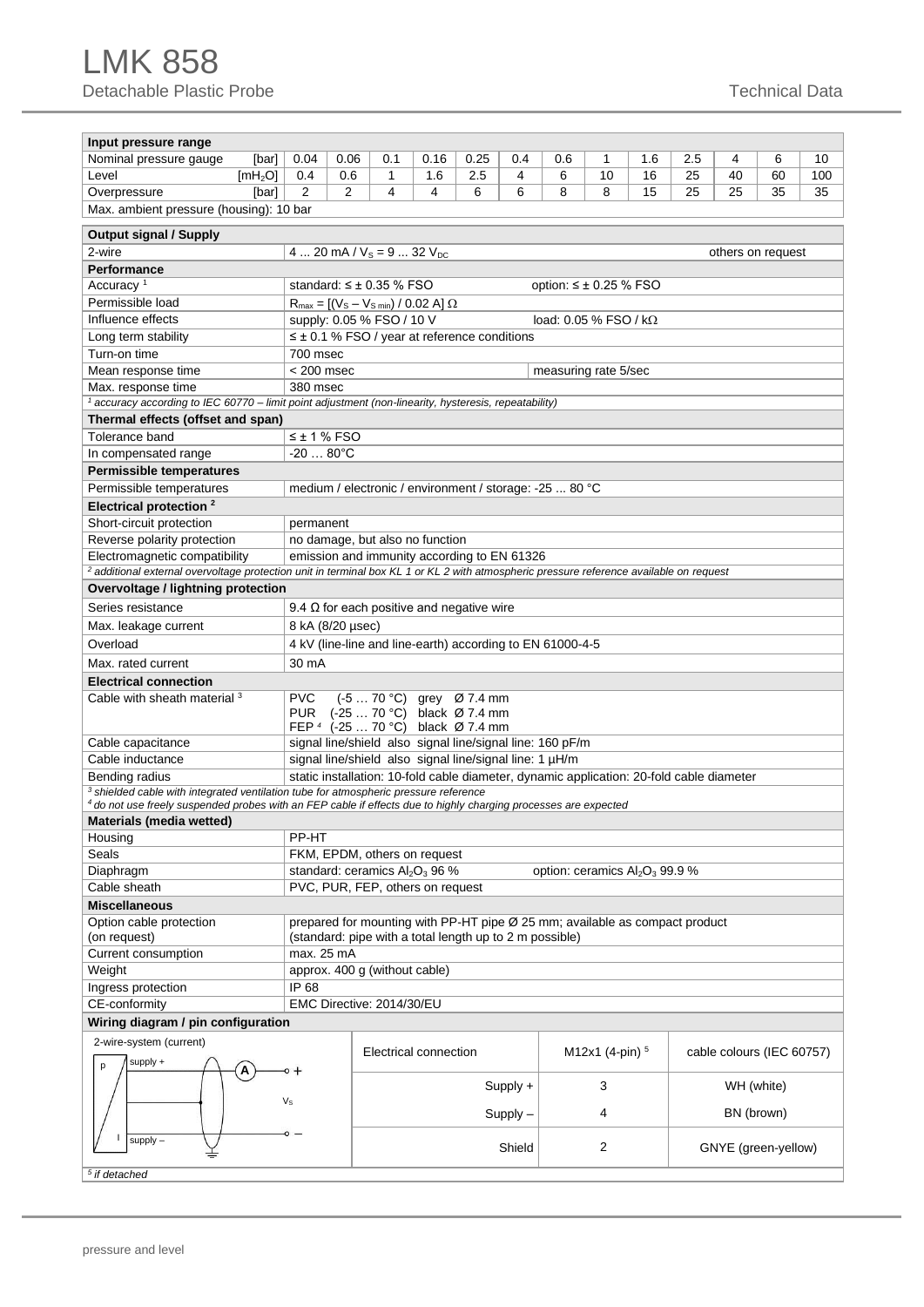# LMK 858 Detachable Plastic Probe Technical Data



| <b>Technical data</b>                              |                                                                          |                                      |        |  |  |  |  |  |  |  |
|----------------------------------------------------|--------------------------------------------------------------------------|--------------------------------------|--------|--|--|--|--|--|--|--|
| Suitable for                                       | all probes with cable $\varnothing$ 5.5  10.5 mm                         |                                      |        |  |  |  |  |  |  |  |
| Material of housing                                | standard: steel, zinc plated<br>optionally: stainless steel 1.4301 (304) |                                      |        |  |  |  |  |  |  |  |
| Material of clamping jaws<br>and positioning clips | PA (fibre-glass reinforced)                                              |                                      |        |  |  |  |  |  |  |  |
| Dimensions (mm)                                    | 174 x 45 x 32                                                            |                                      |        |  |  |  |  |  |  |  |
| Hook diameter                                      | $20 \text{ mm}$                                                          |                                      |        |  |  |  |  |  |  |  |
| Ordering type                                      |                                                                          | Ordering code                        | Weight |  |  |  |  |  |  |  |
| Terminal clamp, steel, zinc plated                 |                                                                          | Z100528                              |        |  |  |  |  |  |  |  |
| Terminal clamp, stainless steel 1.4301 (304)       |                                                                          | approx. 160 g<br>Z <sub>100527</sub> |        |  |  |  |  |  |  |  |